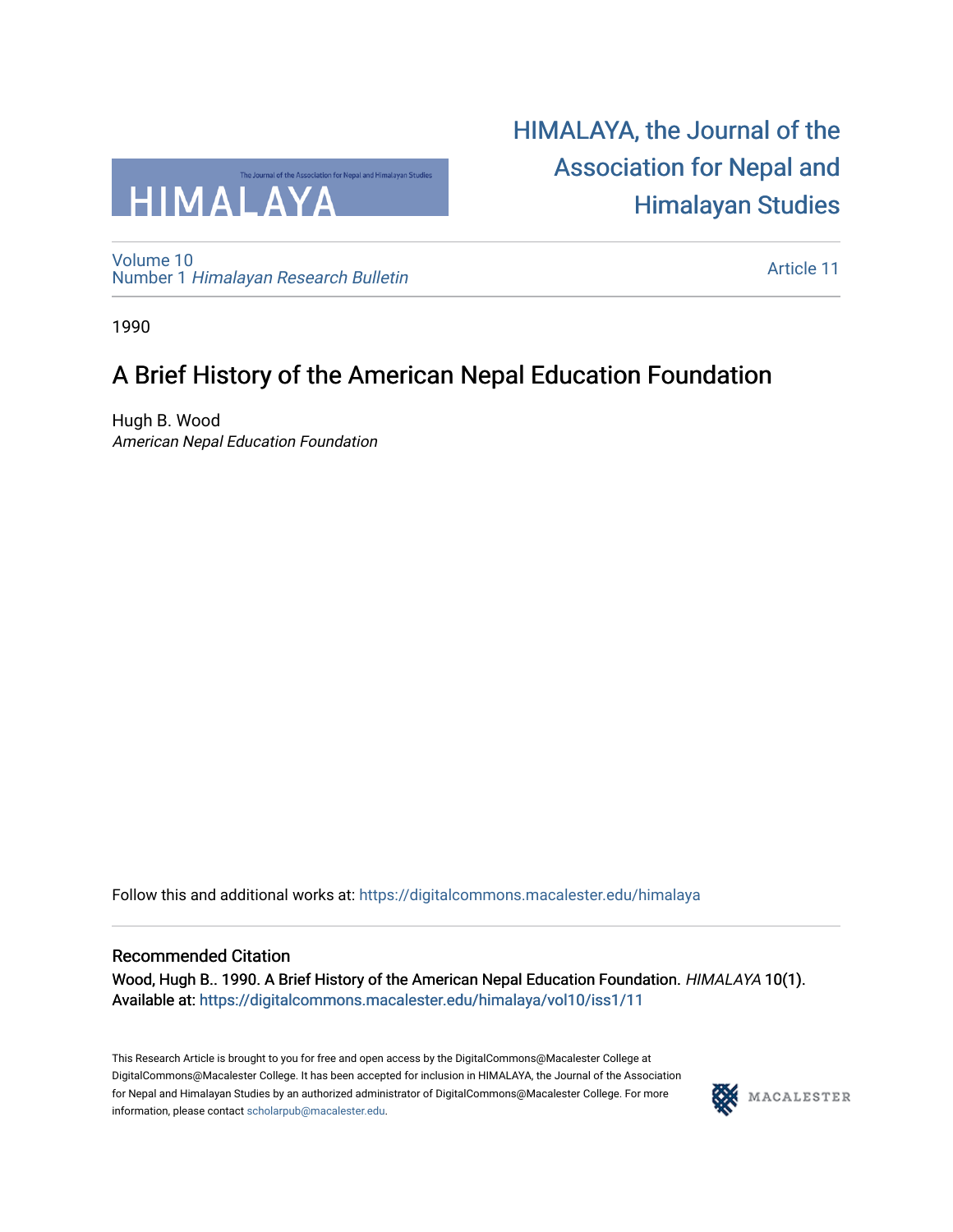### A BRIEF HISTORY of the AMERICAN NEPAL EDUCATION FOUNDATION

Hugh B. Wood, Executive Director THE AMERICAN NEPAL EDUCATION FOUNDATION 2790 Cape Meares Loop N.W. Tillamook, OR 97141

#### Origin and Purposes

The American Nepal Education Foundation (ANEF) was chartered by the State of Oregon on December 7, 1955, as a non-profit, tax-exempt, "private operating foundation," to enhance the education training program being developed in Nepal by the Government of Nepal (GON) and the United State Operation Mission (USOM). In cooperation with GON and the University of Oregon (UO), USOM had contracted to provide professional training over a period of six years for about fifty Nepalese scholars who would become staff members of the newly approved College of Education and other colleges under Tribhuvan University, which was to be established soon.

The co-founders of ANEF were Dr. Hugh B. Wood and Mrs. Helen L. Wood; they were ably supported by a Board of Directors which included two of the eight Nepalese students then studying at the UO, Trailokya Nath Upraity and Krishna Raj Aryal; Chancellor of the Oregon State System of Higher Education Frederick M. Hunter; Wayne B. Wood (son and representative of the founders while they were in Nepal); Paul Ackerman, H.B. Ferrin, and Wallace McCrae (Oregon School Administrators); and Lowell Thomas, a well-known traveler and radio commentator. In later years, the following also served as Directors: Dirgha Man Shrestha (un-official god-father to all of the Nepalese students who attended the UO), W. N. McLaughlin (UO Director of Finance), UO/Nepal Contract technician), Mrs. Wayne B. Wood and Mrs. Pamela Wood Gladson. The current Directors, since 1980, include, in addition to Dr. and Mrs. Wood, Barbara Bradley (formerly Secretary, Tillamook School District), Dr. Barry Greenberg (Professor Emeritus, OU), and Dr. T.N. Upraity (retired; formerly Vice-Chancellor, Tribhuvan University, Ambassador, and UNESCO Board member; Director since 1986). Others who have served the Board of Directors in various capacities include: Mildreth Byrne, Nancy Cowgill (attorney), and Yogendra Purush (liaison person in Nepal for many years).

The officers of ANEF include: Mrs. Helen L. Wood, President 1955-84 (until her death); Hugh B. Wood, Executive Director 1955-present, and President since 1984; W.N. McLaughlin, Treasurer 1955- 59; Nancy Cowgill, Legal Advisor 1977-present, and Secretary 1984-85; Barbara Bradley, Secretary-- 1985-present.

In 1981, ANEF expanded its contacts in Nepal by establishing an ANEF/Nepal Screening Committee. This Committee includes: Dr. Chhabi Raj Gayjurel, (replacing Dr. Suresh Raj Sharma), Chairman (and Member-Secretary, the Nepal Education Committee), Fr. James J. Donnelley, Dr. Panna Lal Pradhan, Yogendra Purush, and Dr. T. N. Upraity (Ex-officio). Its activities focus on preliminary scholarship services.

### The ANEF Program

The major purpose of ANEF has always been to promote educational development in Nepal. To achieve this purpose, ANEF has encouraged (a) advanced studies for Nepalese students, (b) the dissemination of information about education and related matters in Nepal through conferences and publications, (d) the development of libraries in Nepal, (e) the promotion of education of the handicapped in Nepal, and various other services. In all of its activities ANEF has invested in the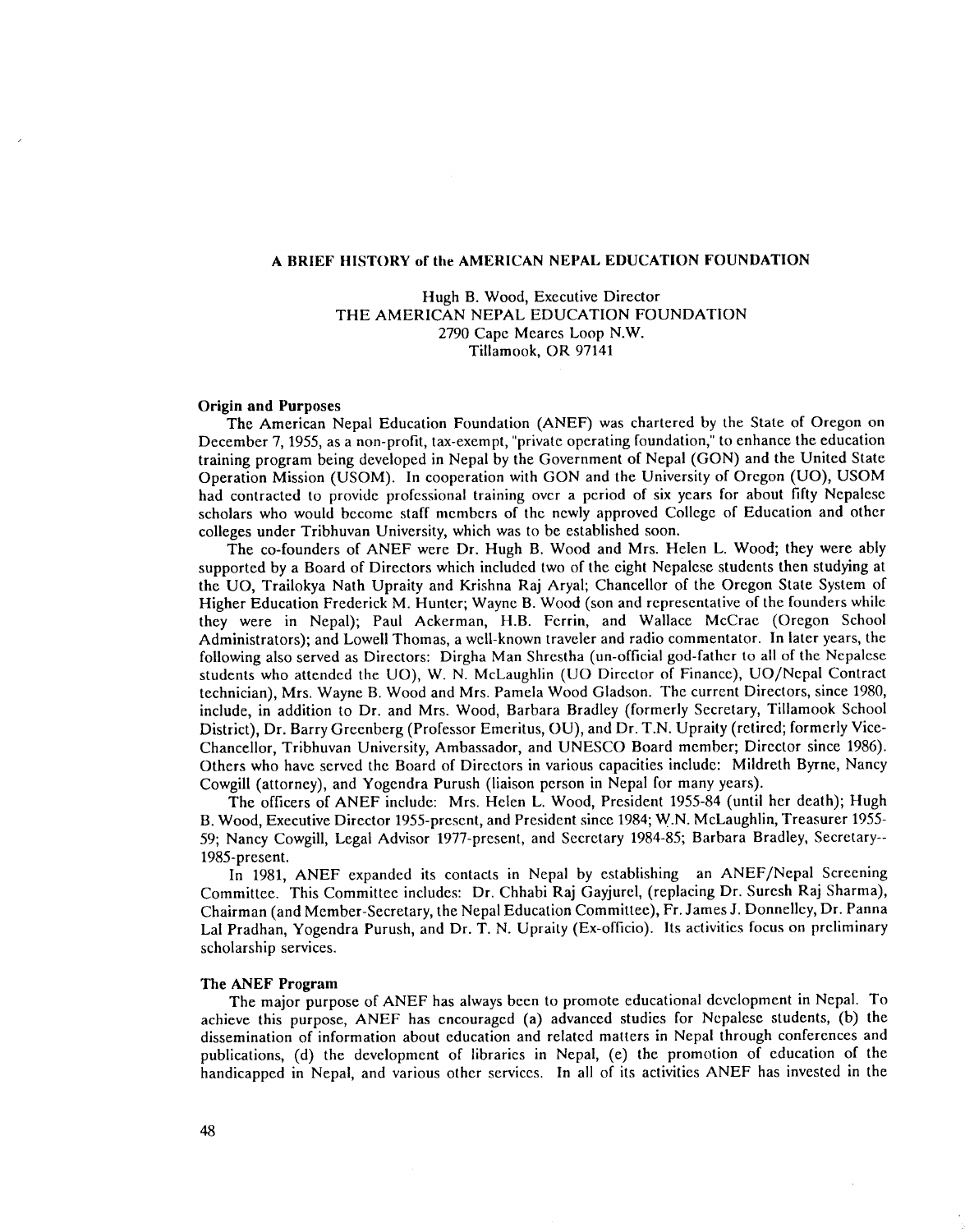country of Nepal rather than in individuals. Nepalese students who study abroad under ANEF sponsorship agree by contract to return home after their studies to serve Nepal.

#### Sources of ANEF's Income

During more than three decades of operations, ANEF has depended almost entirely on individual contributions (the Asia Foundation has made some contributions to partially cover the costs of shipping books and library material to Nepal); there has been no government or corporation support. It should be noted that ANEF saw very little activity during the first 24 years, and the income for that period averaged slightly over \$1000 per year. Beginning in 1979, ANEF received several substantial contributions, in both cash and "kind", which enabled considerable expansion of its programs, and resulted in an average income of more than \$75,000 per year for the next ten years. It presently appears that this level of income cannot be expected to continue; future income is now estimated at about \$20,000 per year for the next few years.

### ANEF's Expenditures

ANEF has been very frugal in the use of its very limited funds. Of necessity, it has "lived within its resources." No salaries have ever been paid to those who have helped carryon its work. People, organizations, and business firms have volunteered many of their services to ANEF. Financial aid to Nepalese students has focused on the utilization of available institutional scholarship aid before ANEF's funds have been used; students have been expected to invest their own limited funds in themselves to the greatest extent possible.

Nearly 83% of ANEF's funds have been invested in student scholarships. Only 6.6% have been required for administrative costs. Conversion of the land contributions to useable cash has required less than 5% (most of the legal costs were for converting the land to cash).

### The Scholarship Program

The first activities of the Foundation focused on counseling and college-selection services for the several groups of Nepalese that were to come to the United States for study under the auspices of the U.S. "aid" program, and small grants to cover items not included in their basic government grants. After 1960, these services were extended to any Nepalese youth who was desirous of, and academically prepared for, studying abroad. From the beginning, the major emphasis of ANEF's scholarship services was on selection of an appropriate college or university, gaining admission, and securing at least partial funding from the institution and other scholarship agencies.

The substantial contributions received in 1979, 1981, 1984, and 1988 enabled ANEF to extend its services, both in financial assistance and in counseling and college placement services. It should be noted that ANEF does not discriminate on the basis of sex, level of study, discipline to be studied, employment, or any other factors, except nationality (must be Nepalese), economic need, and academic performance (must be high).

Today, ANEF's scholarship activities focus first on helping academically superior Nepalese scholars to gain admission and maximum institutional funding at appropriate colleges and universities in the United States, in Nepal, and "third" countries, and, additionally, in providing supplementary financial support, as needed, and as available.

To achieve these goals, ANEF prepares and distributes to about sixty selected colleges and universities each January a list of names (classified by disciplines) and credential-summaries of our academically superior applicants (roughly, the top 3 to 5%) from which the institutions may select promising students, request their complete credentials from ANEF, and extend grant offers to those that meet the Univcrsitics' qualifying critcria. ANEF's other scholarship services are also extended to other applicants who meet ANEF's minimum criteria (roughly the upper 25%).

These scholarship activities are carried out mostly by a U.S.-based Scholarship Selection Committee and a Nepal-based Scholarship Screening Committee, under the guidance of policies established by the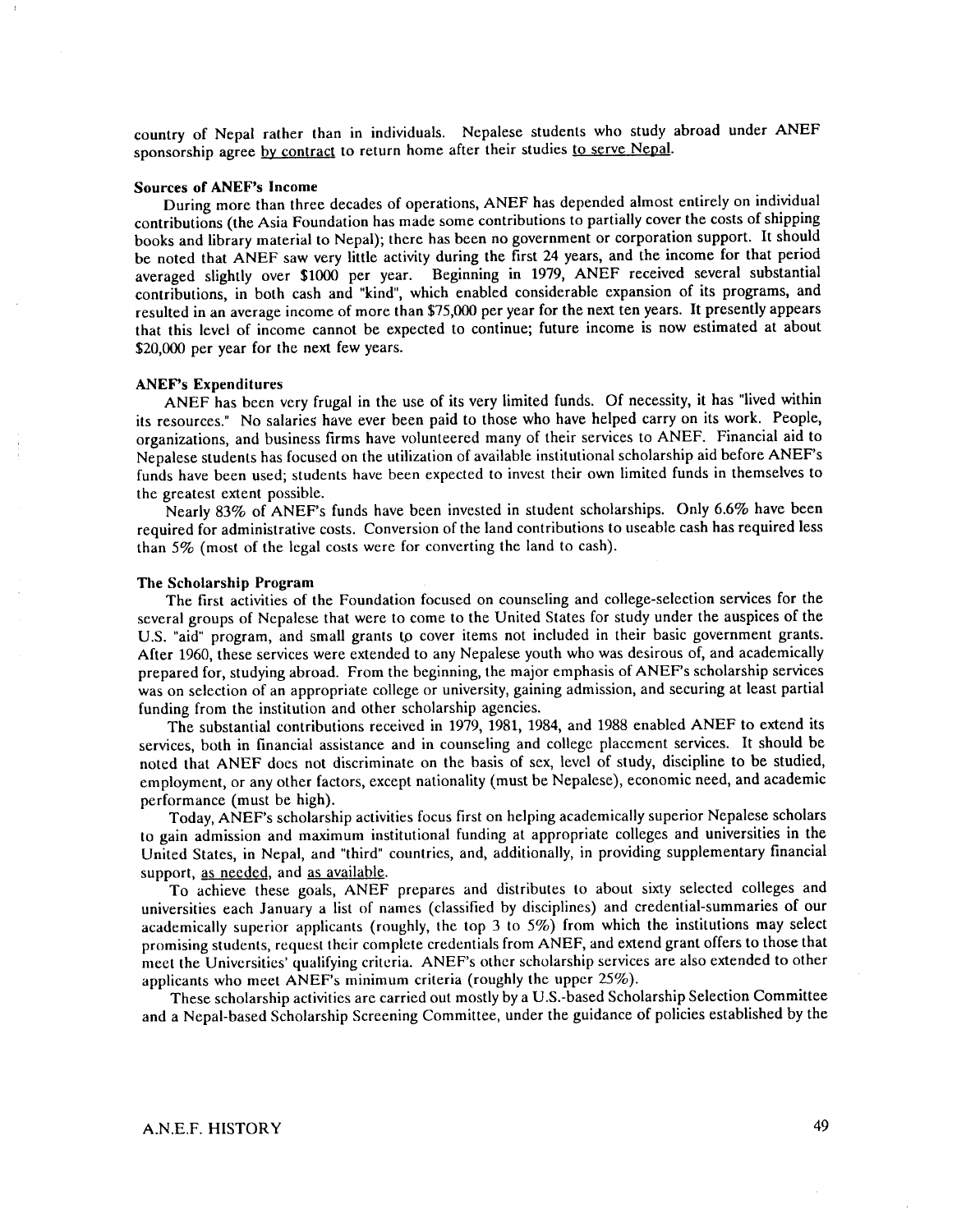Board of Directors. The Nepal Committee screens and approves, the Selection Committee evaluates and recommends, and the Board of Directors makes the final decisions on specific grants.<sup>1</sup>

Achievements. ANEF has been able to assist 214 Nepalese scholars, between 1956 and 1988, to secure grants from ANEF from institutions of higher education and from other sources. Of these, 11 received very small supplementary grants (from ANEF) before 1979, and enough from other sources to average a total of over \$11,000 each for their periods of study. Fifty-one students received either full institutional grants of a sufficient amount that, with their own personal funds, they did not need ANEF's financial assistance. They received \$1,422,000 from institutions and invested \$176,000 of their own funds in themselves. The remaining grantees--163 from 1979 to 1988--received \$566,000 from ANEF, \$3,854,000 from their institutions, and \$326,000 from other sources. ANEF and the institutions have made commitments (if funds are available and academic standings are maintained) to carry 37 of these grantees for another one, two, or three years at the current level of funding. This total program represents a distribution ratio of about 8% from ANEF, about 83% from the institutions, and about 9% from personal, family, and other sources. These 203 grantces and counselces, during the period 1979- 91, have averaged more than \$35,700 each for the periods of their study.

To summarize, the investment of about six hundred thousand dollars of ANEF funds has resulted (or will result by 1991) in more than seven and a third million dollars of educational funding during these years.

## Other Programs

Special Education Staff Training Program. One of ANEF's major projects has been to provide assistance in the establishment of a Department of Special Education in the Institute of Education (IOE- -earlier named the College of Education). This project represented an investment of about \$115,000 (to December, 1986). This project has involved the cooperation of ANEF, the UO Western Oregon State College (WOSC), and the IOE in the training of eight staff members for the new department; the development of library resources for the department; and the establishment of a small fund to encourage handicapped students in Nepal to utilize, to their highest capacity, the educational opportunities now being offered to them. This entire project was promoted in no small way by Mrs. Helen Wood, handicapped throughout her life by muscular dystrophy but always exhibiting a sympathetic understanding of other handicapped persons, especially children. The fund for encouraging the handicapped youth of Nepal is a Memorial to her.

Books for Nepal Program. One of the longest and most continuous programs of ANEF has been the soliciting and collecting of new and good used books, magazines, and similar materials, and shipping them to the libraries of Nepal. Contributing to the success of this program has been some financial support from the "books for Asia" program of the Asia Foundation, and the scores of educators and others who have donated the materials. During the past three decades, ANEF has shipped more than 65,000 books and magazines, and 1,000 items of audio-visual aids to the libraries of Nepal at no cost to the recipients, and only a minimum cost of about \$8300 to ANEF. Several "special collections" have been sent including: nearly 10,000 medical books and journals and the life-long collections of three retiring doctors donated to the recently opened Institute of Medicine; a collection of Home Economics materials; a collection for "Special Education"; and a collection of nearly 1000 rare books and articles about Nepal mostly printed in the 18th and 19th centuries. The value of these materials is estimated to be between \$70,000 and \$150,000.

Seminars and Conferences. ANEF has sponsored, or otherwise participated in seminars and conferences dealing with Nepal Education and related subjects for many years. Orientation Conferences to acquaint Nepalese students, their advisors, and others, with the purposes and programs of ANEF and the criteria and procedures for applying for assistance, have been conducted in Nepal in 1962, 1968,

 $\bar{z}$ 

<sup>&</sup>lt;sup>1</sup>Three brochures, available from ANEF upon request, provide more details on this section: "General Information," the "Scholarship Program," and the "University List."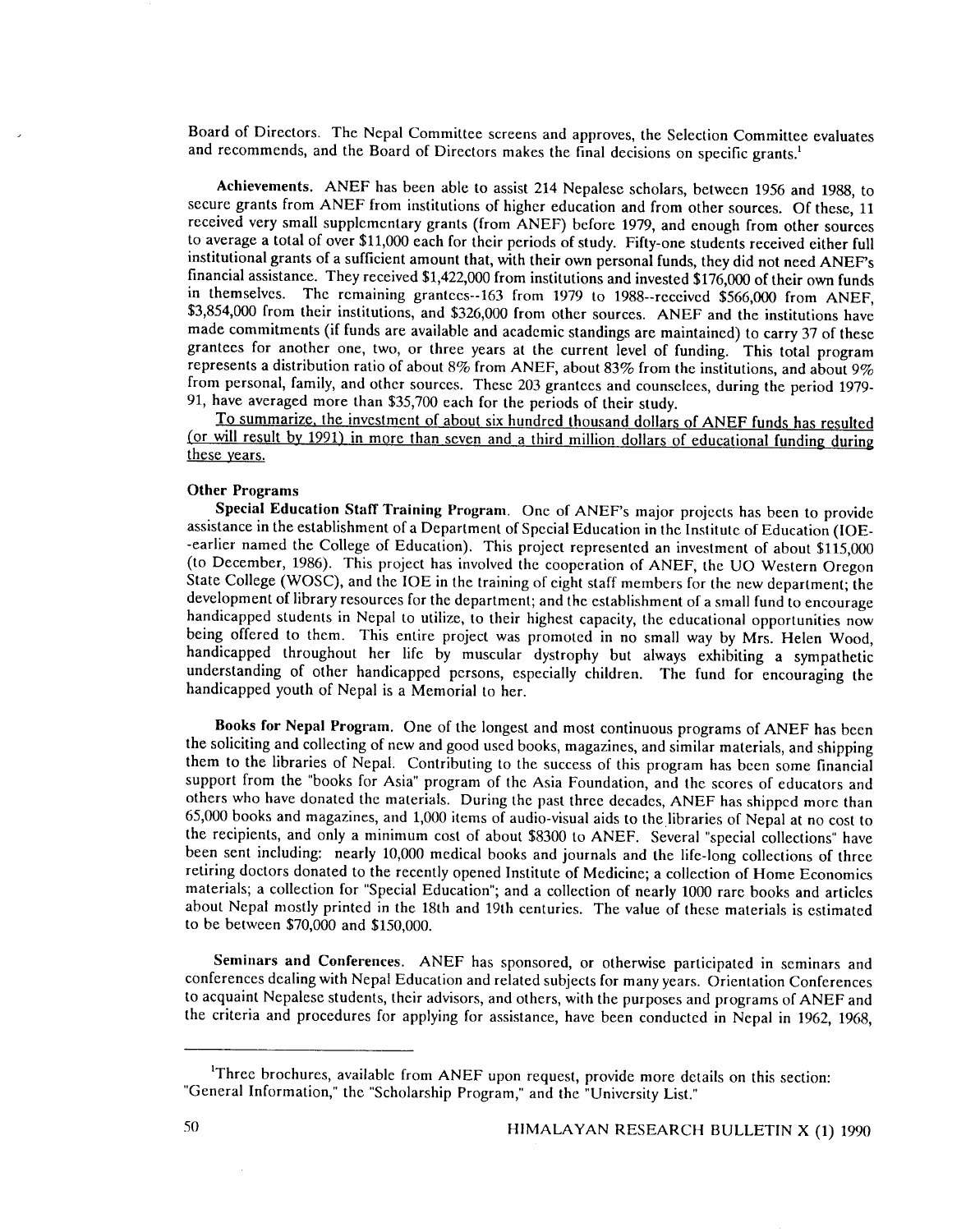1975, 1977, 1981, 1985, 1986, and 1988. These orientations have been about three hours long and have attracted about 100 at each conference. Similar conferences have been offered to the South Asia Conference, held each November at the University of Wisconsin-Madison, with attendance of approximately 35 each year. All of these conferences were followed by individual interviews of perhaps half to two-thirds of the participants.

ANEF has cooperated since 1978 with the Nepal Studies Association in offering several panels each year at the South Asia Conference mentioned above, both in organizing the panels and in financing travel for Nepalese speakers and participants for them. ANEF has sponsored brief conferences at the UO, Oregon State University (OSU), WOSC, and the University of Wisconsin on the occasions of the visitation of Nepalese dignitaries to these parts of the U.S. Administrative conferences have also been held at various college in Ohio. Assistance was also provided to the Portland State Universitysponsored six-week seminar in Nepal in 1975.

In all, ANEF has been involved, in one way of another, in more than 35 such seminars and conferences during the past 25 years. All of the efforts of this program have been designed to promote education in Nepal and/or to acquaint Americans with Nepal's education program and its needs.

Publication Activities. ANEF occasionally publishes materials dealing with Nepalese education, and also distributes these and numerous other materials of similar nature. These have included: the early publications of the College of Education in Nepal and some of the writings of Nepalese educators since then; some of the early Nepal government publications related to education; unpublished Master's theses and Doctor's dissertations on educational matters in Nepal; unpublished Seminar papers; reprints of magazine articles on Nepalese education; and other miscellaneous materials. Most of the published materials are now out-of-print, but all of these materials are available either as reprints or photocopies. The distribution of publications has always been considered a "service" not a profit-making activity. However, ANEF's investment of \$11,085 in publications has been offset by income of \$12,838.

Currently, more that 110 titles are available, and new titles are being added continuously. A complete Price List is available at no cost.

Speaker's Bureau. ANEF maintains a list of qualified speakers and consultants, both Nepalese and American, for interested agencies and organizations, and can make the necessary arrangements for their services. Some of these persons are available in either Nepal or the United States; some are available only in their native country. In addition, many Nepalese students and Americans who have served in Nepal are available from various college and university campuses where they are now enrolled or teaching. The names of many of these institutions are available from ANEF.

The Nepal Library. ANEF maintains a library of materials about Nepal and materials written by Nepalese. This consists mostly of the earlier materials up to 1959, and only the more significant items since then. The library is open to the public and makes interlibrary loans to other libraries.

Other-Grant Administration. ANEF works closely with other scholarship agencies, both private and government. In some cases, ANEF administers the grants for other agencies. ANEF travel and other grants are frequently tied to grants by other agencies. The Foundations also assists other agencies in selecting and placing their grantees.

Information Service. ANEF provides specialized information about Nepal in general and about education more specifically. It maintains library resources (including slides, films, and maps) and liaison with Nepalese scholars. Its library materials are available on interlibrary loans.

The Executive Director, since his retirement from the University of Oregon in 1974, had devoted his full time to the supervision of the various activities of ANEF. Other Board members, and members of both the Scholarship Selection Committee and the Nepal Scholarship Screening Committee also devote many hours in conferences and meetings and individual activities in carrying out their respective responsibilities. All of these persons have volunteered their time, efforts, and incidental expenses; several of them also have made substantial cash contributions to the Foundation.